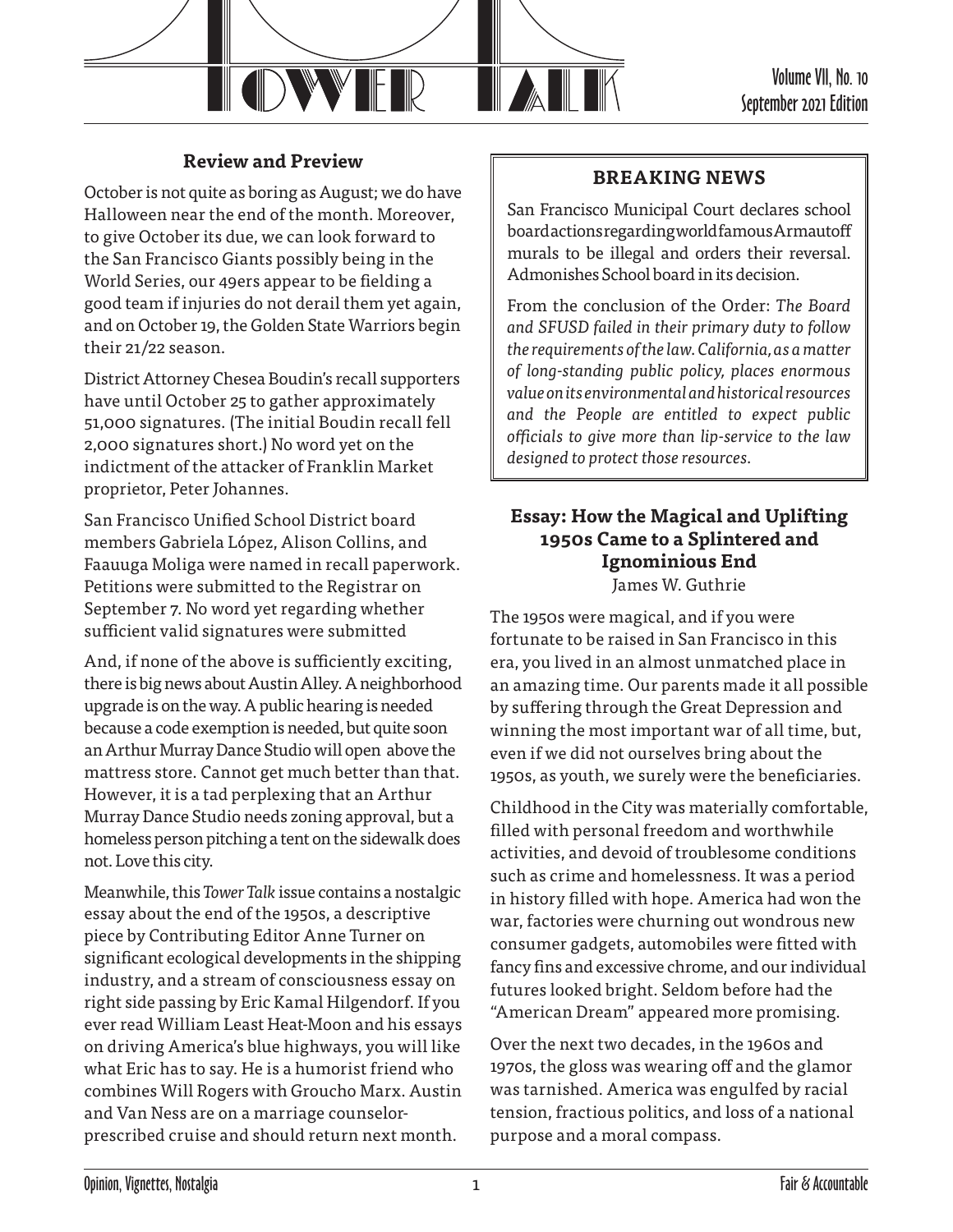There is no single and certainly no simple explanation for the end of the 50s magical conditions. However, five unrelated events symbolize the underlying societal changes that brought the Magical 1950s to a numbing close: Brown v Board of Education, Sputnik, Vietnam, birth control pills, and Woodstock.

**Brown v Board of Education:** War hero, college president, and Midwesterner to his core, Dwight David Eisenhower presided over the 1950s. Elected to office in a 1952 landslide, Eisenhower was the perfect icon for a generation tired of conflict, fed up with self-sacrifice, and ready for material comfort.

Eisenhower selected three-term California Republican governor Earl Warren as the Supreme Court Chief Justice with the open understanding that he would do nothing. Then, this judicial appointee went rogue and rounded up eight affirming votes for one of the most stunning Supreme Court decisions in history, Brown v Board of Education, overturning six decades of "Separate but Equal," and commanding legally permitted apartheid be dissolved. By the time the earthshaking social consequences of this judicial decision were emerging, the cities were burning.



*Earl Warren*

**Cold War:** The Soviet satellite Sputnik did little but broadcast an electronic ping as it orbited the earth. Some readers will remember looking up at the Autumn night sky and seeing this shiny object spinning above us.



*Sputnik*

While it had no significance militarily or technologically, the beachball-size globe was highly visible testimony that the Soviet Union was challenging U.S scientific hegemony. How could this happen? How could a nation that had just fought and won the most horrible conflict in the history of the World, and preserved democracy in the process, succumb to sloth and permit itself to be outstripped by a secondhand power?

Sputnik was a signal that we were now engaged in a fearful four-decade-long undeclared war of mutually assured destruction against the Soviet Union. School children had to learn not only the Pledge of Allegiance and the National Anthem, but also "duck and cover" as we all anticipated a nuclear Armageddon.

**Vietnam:** Via hindsight we can now see that our

civic fabric was about to be ripped open by intergenerational differences over the Vietnamese War. WW II was easy. There were good guys, that were pretty much the English and us, and bad guys, pretty much Germans and Japanese. It was simple, and we knew why we were at war.



*Carl Djerassi*

Vietnam was different. It came through the back door and snuck up on us. Initially we were providing "military advisors," then we sent war materiel, and before we were fully aware, we were sending troops, lots of troops to prop up a government that was clearly corrupt. We did not seem to be winning anything; all we were doing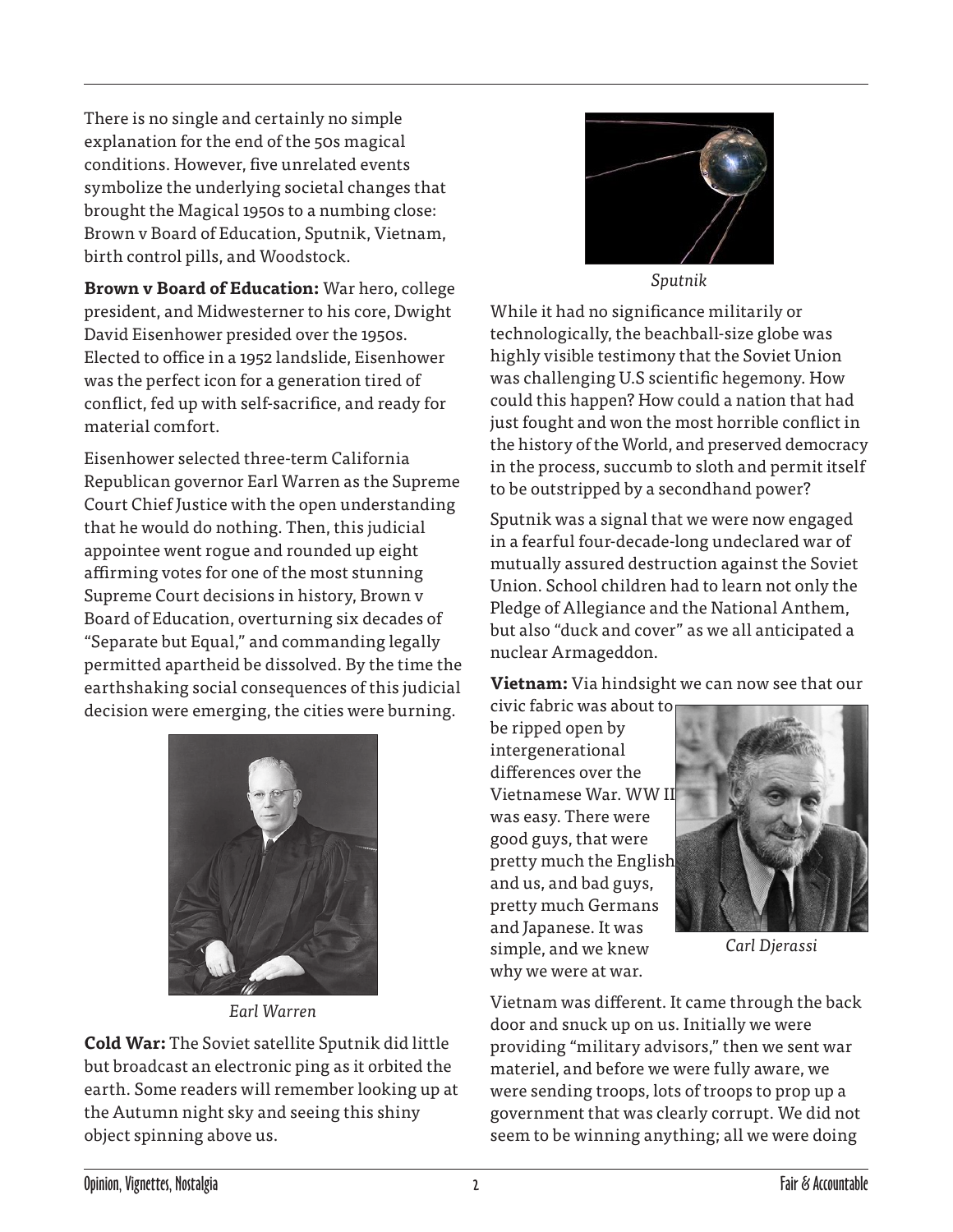was losing soldiers — eventually 50,000 of them. Protest mounted, and we felt that we had to choose sides. Were we for or against the war, but whose war was it and why were we even in it?

**Carl Djerassi:** Who? Few scientists have changed society as much as Carl Djerassi. By chemically synthesizing a steroid mimic of the hormone progesterone, Djerassi paved the way for the oral contraceptive pill, allowing women to reliably control their own reproductive choices for the first time. Wild orgies ensued. Well? Not quite, but what eventually evolved in dating relationships was very different than 1950s teenage groping in the back seats of family cars parked along the Marina Green and Ocean Beach.

**Existentialism:** Finally, there was Woodstock. This occurred in 1969. On the surface this was little more than an enormous marijuana-filled rock concert set on unused farmland in upstate New York. Who cares? However, this event symbolized the triumph of Existentialism over conventional spirituality, a condition that had been a hallmark of the United States from its founding until the 1960s when the nation lost its moral compass. God was dead!

When all of these and related events were summed, the magic of the 1950s was over, and nothing like it has ever characterized America since.

### **Powering the Ocean-Going Fleet\*** Anne M. Turner

One of the things I love about my SF Towers apartment is that I can see across the city to the Bay, where some of the big container ships are parked. They are waiting for room at the port or getting ready to depart for some foreign destination. Crissy Field offers even better views. I see all those stacked containers on the decks, and I wonder what mysterious and wondrous products are in them.

I belong to an organization called Ocean Conservancy, whose Fall newsletter, *Splash*, arrived a day or so

ago. Aside from the usual fund-raising appeals and ads for the 26th Annual International Coastal Cleanup, this issue featured an article on commercial shipping that surprised me.

For example, I did not know (did you?) that 80% of all international trade is carried by ships. We are talking here of clothes and living room furniture and cars. Shipping by ship is not only efficient but it saves money. Fishermen in Scotland ship their catch to China for filleting. China sends the fillets back and the fish is sold in local markets. I don't know what the turnaround time is on this, but the filleting is outsourced because it is cheaper than paying people to do the job in Scotland.

Ocean Conservancy considers the international shipping industry a major climate polluter because ships emit an estimated one billion metric tons of carbon dioxide per year. The people who work or live around ports are exposed to deadly air pollution, resulting in 250,000 global deaths each year, plus six million childhood asthma cases annually.

President Biden appointed John Kerry as Special Presidential Envoy for Climate Change. Last spring, he announced that the United States will lead an international effort to achieve zero carbon dioxide emissions by the shipping industry by 2050.

The United States is doing several things to reduce shipping pollution, hoping to wean shippers away from fossil fuels. It is encouraging use of zero carbon technologies, renewable energy, and new port infrastructures. As Ocean Conservancy staff pointed out, "We know that the shipping industry can change and change quickly. In the early 1900s, it switched from coal to diesel in a generation. To prevent the worstcase scenarios of climate disruption, we urgently need a similarly rapid transformation."

For hundreds of years all ocean shipping was zero-emission, because the vessels were sailing ships that relied on renewable energy — the wind in their sails for their power. The 1800s brought piston-engine steamships that used wood for

<sup>\*</sup> Virtually all facts in this article are from *Splash,* the Fall 2021, Newsletter of Ocean Conservancy.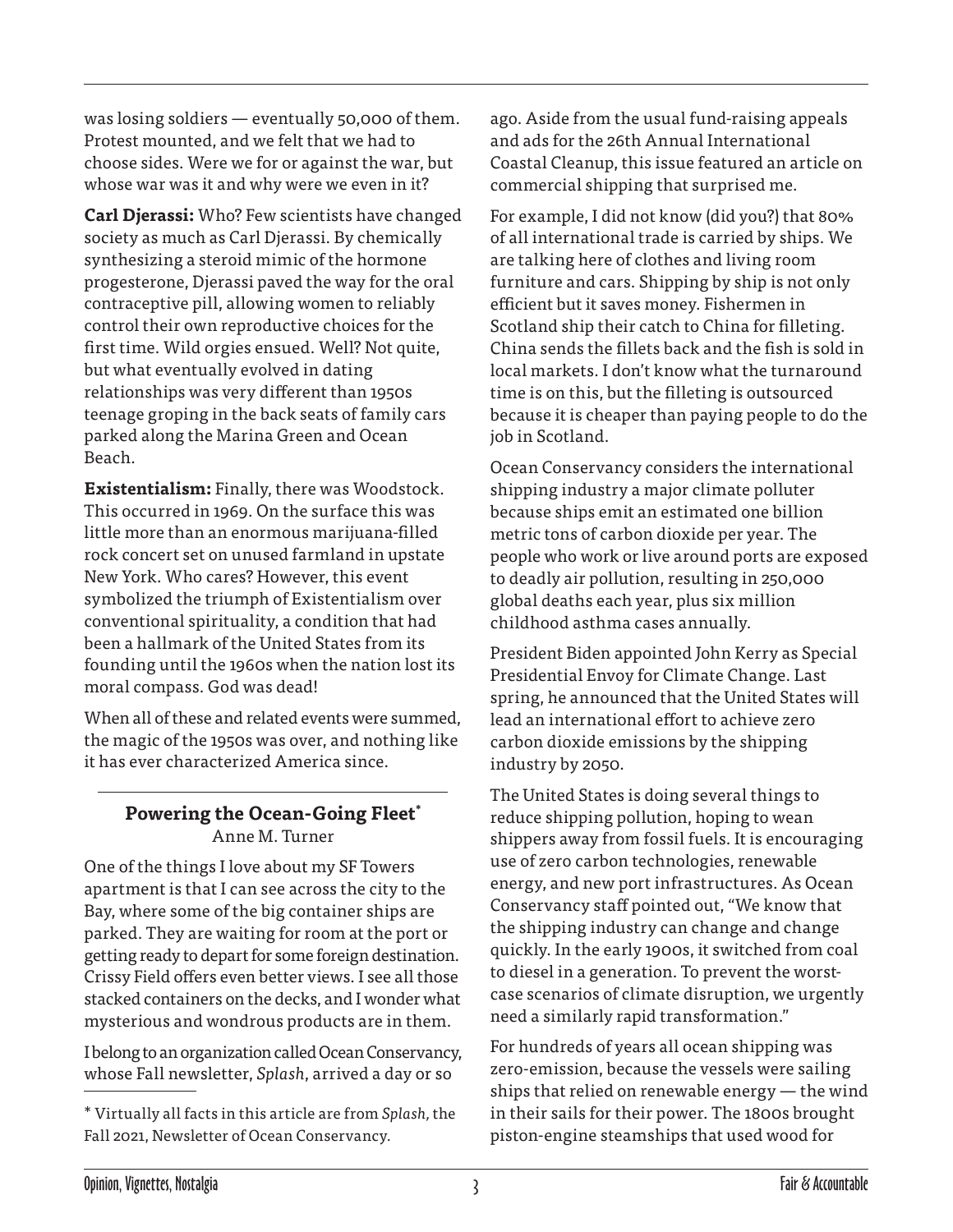fuel, then coal. Diesel fuel, adopted in the 1900s, turned out to be cheaper, especially after it was discovered that "residual fuels" left over from the refinery process were the least expensive of all.

Ocean Conservancy reports that "Nearly 80 percent of today's merchant ships run on pitchblack heavy oils, thick as molasses and high in carbon. The other 20 percent are powered by marine gas oil or, increasingly, liquefied natural gas, also potent global-warming fuels.

All these facts lead me to wonder how many and how big the sails would need to be to power one of container ships of which I am so fond. I was beginning to think this was just another dumb idea when I learned that a Norwegian design team has unveiled plans to build the world's first zero-emission cargo ship. It will be powered by wind propulsion (sails? windmills on the deck?) and green hydrogen power. The ships will be available in 2024. Okay. Good. I sure am looking forward to seeing one of them.

#### **Stream of Consciousness Driving: How Automotive Blind Spot Technology Stretched My Thoughts** Eric Hilgendorf

I love summertime for a variety of reasons: the smell of cut grass, neighborhoods filled with the growling of mowers, trimmers and leaf blowers, and, of course, I love summer for summer driving. I live overseas and when I return to the U.S. for the hotter solstice, the Eisenhower Interstate System beckons to me like an Odyssean siren from a distant fog-draped shore.

There is something about the sound, the vibration, the hum of the wheels on the pavement that is simply entrancing. Couple that rhythmic purr with the panoramic view of the highway ribbon cutting through the distant green and fading into purple hazy hills and the interior of my car becomes my dojo. And like any dojo worth its tatami mat, the environment elevates me to a higher plane of thinking.

When I consider myself seated as the driver, I realize that I am simultaneously stationary and in motion. This allows me to zip past a neverending line of mile markers while comfortably sipping my cappuccino, basking in the surround sound of Cold Play. If I focus on the road, the cornfield to my right flies by in an unbroken blur of greens and tassel yellows. And yet with an intentional change of focus I can also single out a solitary ear of corn and watch it approach in crystal clarity, like a Nolan Ryan fastball, draw alongside of it, freeze-frame it and then leave it in my rearview mirror, as I whoosh by. Ok, so it's more tricycle thinking and less quantum.

This summer my routes were busy with construction (wait until the trillion-dollar infrastructure bill activates. I'm buying a hot air balloon). This meant that frequently all drivers and vehicles were at a standstill. But even that is enjoyable, like an impromptu picnic in which no one shares food or talks to each other. "We're all in this together," I profess. Even the clown cruising by on the shoulder is going to hit a stopping point and then sheepishly face the ire of all the other motorists. If you have motorized wheels, you're part of the club. We are brothers and sisters in an armlock and we're all going the same direction. What's not to love?

Last year we didn't return to the U.S.: COVID, no vaccine, flight cancellations, etc., it just wasn't worth it. So, this year, I was doubly excited to hit the road and hit it I did, logging an impressive 2,500 miles over an 8-week period, mostly in the Midwest and Southeast. However, during these treks I noticed a pervasive idiosyncrasy, a driver foible, that has either bloomed in my two-year absence or has simply been inching forward, uncontested (cue the title).

We all know, or at least driving manuals for learning drivers indicate, that in a multiple lane highway the rightmost lane is for the slower vehicles and the left lane is for those drivers who are more speedierly (my word) inclined. This rule of the road is designed to mitigate the dangers that blind spots can cause.

As such, when a faster car passes a slower car, the passer should pass the passee on the left side because there is less of a blind spot than on the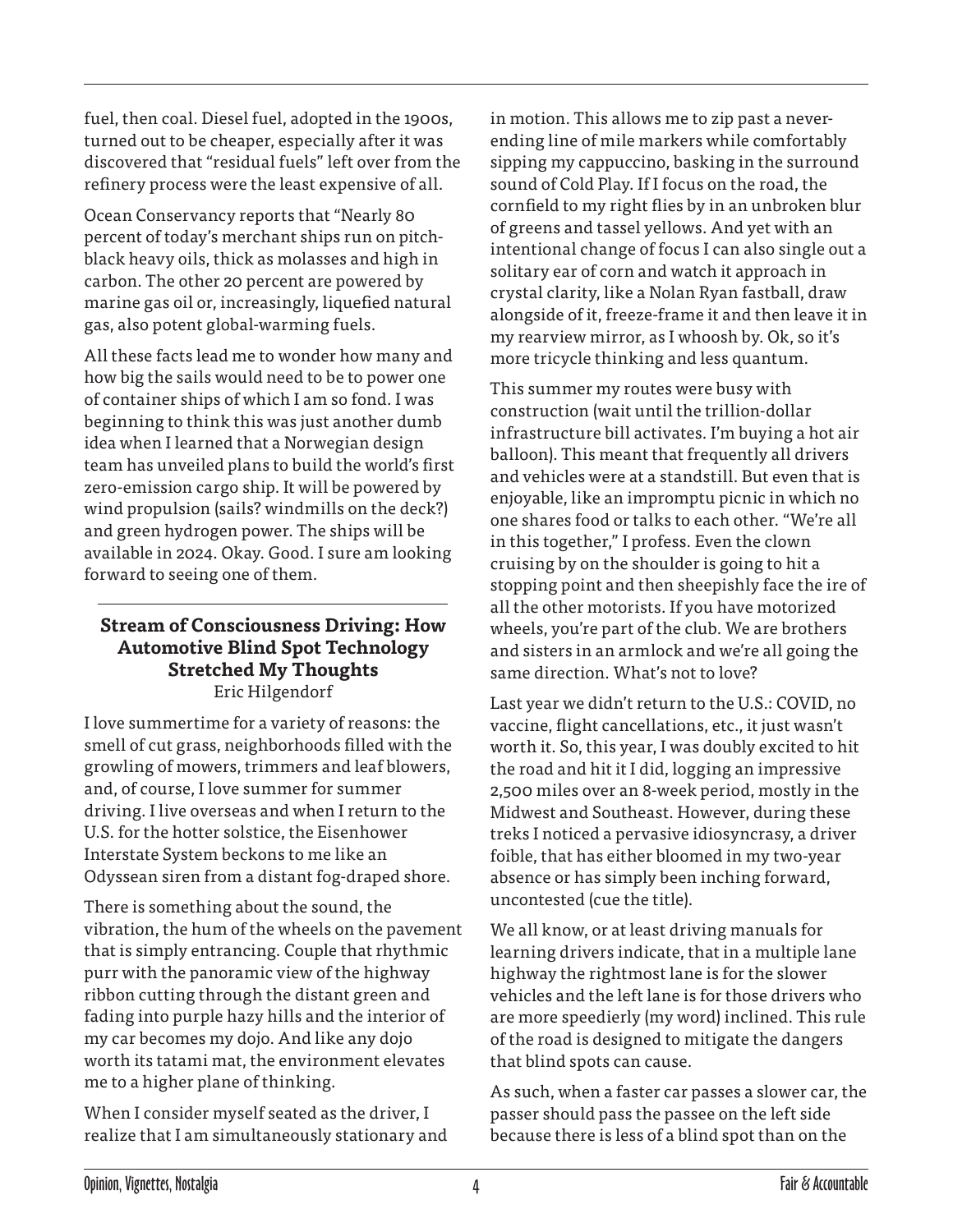right. This is Drivers Ed 101 and what I thought, a common understanding. So why was it that during my summer excursions, I found myself (and others) consistently needing to pass on the right to get around a slow car (sometimes two) occupying the fast lane. For sure, one such driver on a lonely stretch of asphalt is less of a safety hindrance and more of a wave at an annoying fly. However, such gruppendenken on even a small percentage of drivers on crowded highways filled with summer Covid escapees will flash burn the concept of dojo and challenge any Zen monk's ethereal repose.

Perhaps such driving is an outgrowth of "states' rights." When I am in my state, I have certain inalienable rights; therefore, when I am in my car, licensed by my state, those rights follow me into the driver's seat. I can go any speed I desire, and I can sit in any lane that I choose. If you don't like it, go around. I'm here for me and at the end of the day, what are you going to do about it anyway?

I'm not callous and certainly this does not apply to all drivers encamped in the left lane. Like the sheepish guy in the early model Toyota Tacoma, who was simply trying to deliver a load of chickens using a converted boat trailer. I get that. He probably just didn't realize that towers of four and five-high chicken crates, plus the chickens added to the initial weight of the boat trailer, might be a little more than his twenty-year old pickup could handle, especially ascending an incline. Perhaps this explains why I passed him on the right, his rear suspension was bottomed out, lifting his front suspension skyward, like a Mercury 7 astronaut, positioning for launch on a test vehicle.

And maybe, such leniency should also be extended to the woman in the Ford Taurus who was hauling so many pizza boxes in the back seat and the cargo area that she couldn't see out of her rear window. Maybe she was on her way to a soup kitchen, and it was "pizza day," or providing snacks for an entire football conference, or perhaps delivering the essentials for a marathon carbo-loading session. "Not to worry," I said as I passed her on her right, triggering a yellow

flashing alert on her side mirror, which I'm sure she was unable to see, her passenger seat stacked to the ceiling with pizza goodness.

"Those are exceptional situations," you might proffer, and I would agree but does that explain the couple in the midnight blue Honda CRV bivouacked in the fast lane? Both driver and passenger were wearing wide brimmed Panama hats with sports sunglasses and engaged in a lively discussion, with the driver gesturing to his passenger with his free right hand while his passenger deflected his gesticular offenses with airy bimanual movements, as if engaged in a Wing Chun training session.

As I passed them, causing their right-side mirror indicator to flash a yellow triangle, I paused to question why they might have a need to wear such large hats inside their vehicle and whether that might be hindering their view of the line of cars piling up behind them. "Perhaps their sunroof is open and despite the overcast day, they are concerned with the cloud penetrating UV rays that customarily produce squamous cell carcinomas." This would explain their over prescriptive use of sunglasses as well. And quite rightly, even on sunless days we should all be concerned about protecting our eyes from glaucoma. As I passed the aerobic twosome and sped up to catch the fleeting pack now unleashed in the open water of the left lane, my mind registered the fact that the CRV did not have a sunroof.

And if that is true, then what of the two young women in the black muscle-car, cruising in the left lane at a terrapinean 63 mph, breaking from their chatting only long enough to enjoy a long slurp from obscene straws poking out of horsebladder sized cups? As the dam of cars and I cruised by them on the right, forcing their side mirror to flash a red triangle, I could not help but think out loud, "Perhaps they are conscientious organ donors, or perhaps a close relative is on a kidney-dialysis machine." This would explain why they are flushing the Ganges through their system and driving so cautiously. Rather than curse their impedimentary speed I should take notice. We should all be as conscientious and